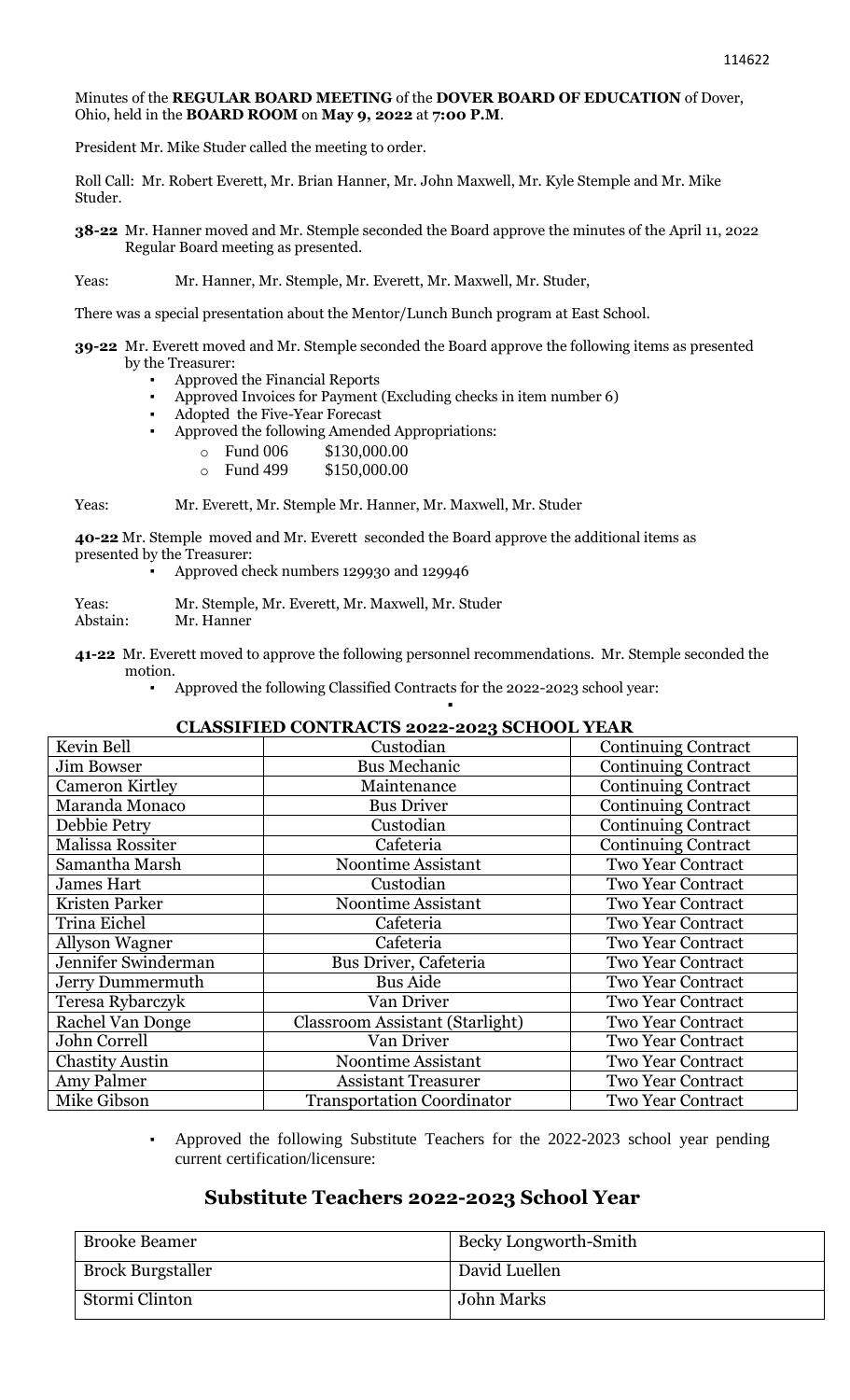| Jud Compton             | Sonya Miller                       |
|-------------------------|------------------------------------|
| David Contini           | Heba Mohamed                       |
| Nathanuel Cooper        | Mary Anne O'Donnell (School Nurse) |
| Tabita Cotlet           | <b>Rachel Palmer</b>               |
| <b>Sharon Crawford</b>  | Kristen Parker                     |
| Carolyn Damasio         | <b>Joyce Pettay</b>                |
| <b>Joanne Decker</b>    | Julie Pfeiffer                     |
| <b>Connie Dennison</b>  | Rod Phillips                       |
| Lynn Dixon              | Davetta Rapport                    |
| Mary Frank              | <b>Jane Rinehart</b>               |
| <b>Andrew Gibb</b>      | Kyler Ruegsegger                   |
| Debra Haglock           | Melissa Schumacher                 |
| Heather Hagopian        | Jeremy Smith                       |
| Sarah Harr              | <b>Deborah Sparks</b>              |
| Ed Henry                | Linda Spring                       |
| <b>John Hess</b>        | <b>Brenda Voelm</b>                |
| Nicole Hickman          | Sue Weininger                      |
| <b>Susan Hudson</b>     | William (Bill) West                |
| Julie Hykes             | <b>Betty Wherley</b>               |
| Lisa Incarnato          | Margery Wherley                    |
| Laurie James            | <b>Vincent Winters</b>             |
| Amy Johnson             | Melinda Woodworth                  |
| <b>Terry Jones</b>      |                                    |
| Carolyn Kriviski-Miller |                                    |
| Logan Ladrach           |                                    |
| Sarah Lehman            |                                    |
| Barb Lengler            |                                    |
| Annie Lofton            |                                    |

▪ Approved the following Substitute Secretaries, Substitute Classroom Assistants (pending current educational aide permit), Substitute Cafeteria Personnel, Substitute Bus Drivers, and Substitute Custodians for the 2022-2023 school year:

# **Substitute Secretaries**

|                        | 2022-2023 School Year |                      |
|------------------------|-----------------------|----------------------|
| Amy Ady                | Courteney Cush        | Samantha Marsh       |
| Kristina Amos          | Trina Eichel          | Deanna Menapace      |
| Julie Arbogast         | Mary Frank            | Kristen Parker       |
| <b>Chastity Austin</b> | Christine Giumenti    | <b>Tiffany Penix</b> |
| <b>Susan Bennett</b>   | Jessica Hunt          | Angelica Phillips    |
| Cindy Bowsher          | Susan Hunt            |                      |
| Dawn Christmas         | <b>Annette Jones</b>  |                      |

#### **Substitute Classroom Assistants 2022-2023 School Year**

|                        | 2022-2023 SCHOOL Fear |                    |
|------------------------|-----------------------|--------------------|
| Amy Ady                | Jerry Dummermuth      | Ashley Noretto     |
| Kristina Amos          | Mary Frank            | Kristen Parker     |
| Julie Arbogast         | Christine Giumenti    | Barb Regula        |
| <b>Chastity Austin</b> | Becky Longworth-Smith | Nancy Smith        |
| Alison Barnhart        | Deanna Menapace       | <b>Brenna Swan</b> |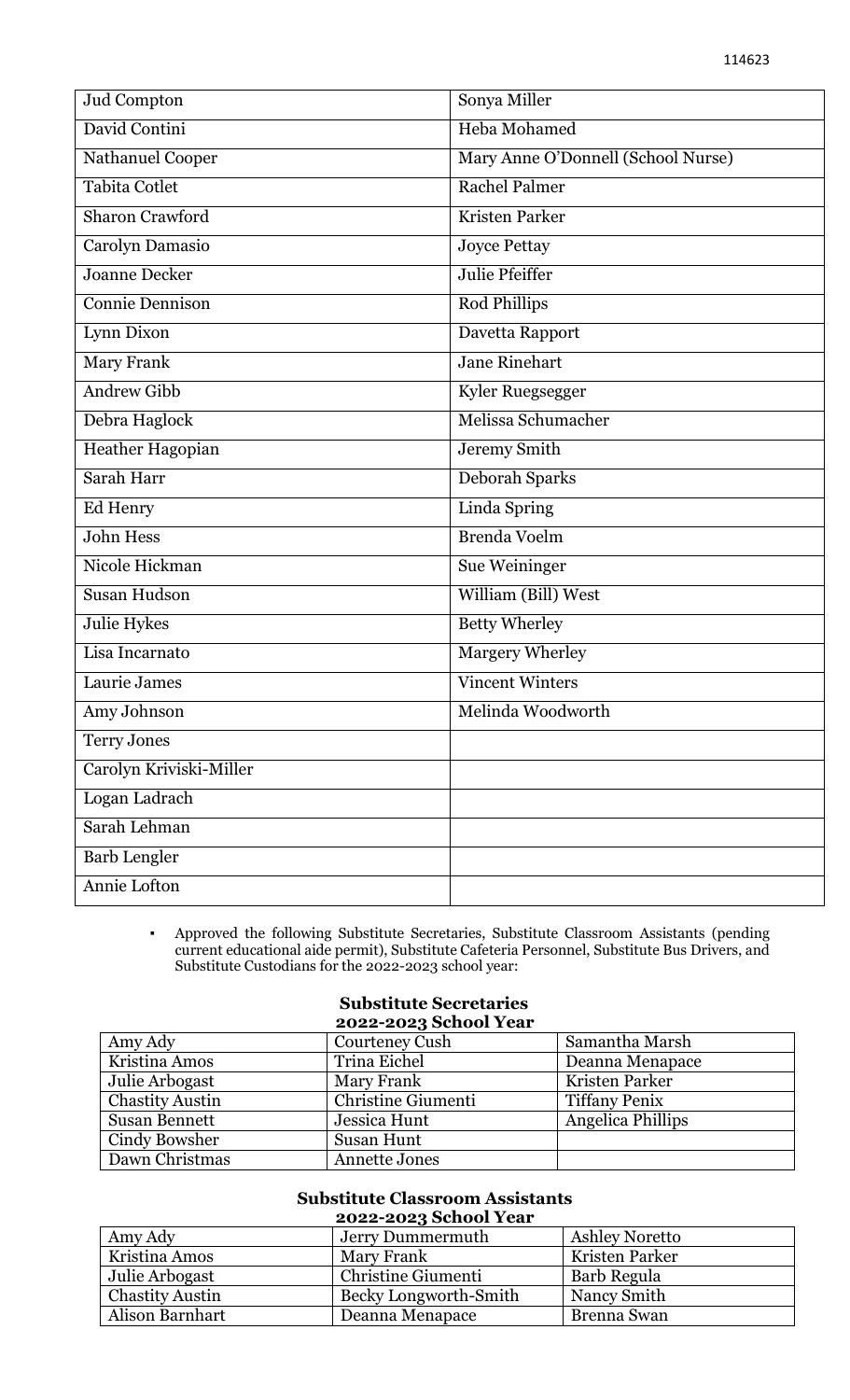| <b>Brooke Beamer</b> | Maranda Monaco       | Lea Ann Weaver |
|----------------------|----------------------|----------------|
| <b>Susan Bennett</b> | <b>Kathy Mullins</b> |                |

## **Substitute Cafeteria Personnel 2022-2023 School Year**

| Patricia Ady             | Colin Eichel    | <b>Julie Norris</b>  |
|--------------------------|-----------------|----------------------|
| Mary Amistadi            | Trina Eichel    | <b>Tiffany Penix</b> |
| Tina Bober               | Jessica Hunt    | Teresa Rybarczyk     |
| <b>Brandy Comignaghi</b> | Ali Kemphfer    | Rebecca Wassem       |
| Courteney Cush           | Deanna Menapace |                      |

# **Substitute Bus Drivers**

| 2022-2023 School Year |                        |                        |
|-----------------------|------------------------|------------------------|
| Dan Andrews           | Colin Eichel           | Barb Regula (Van)      |
| Tonya Bell (Van)      | Bobbi Haney            | Teresa Rybarczyk (Van) |
| Jim Bowser            | <b>Todd Hiller</b>     | <b>Matt Varner</b>     |
| John Correll          | Debbie Immel (Van)     |                        |
| Doug Denbow           | <b>Cameron Kirtley</b> |                        |

# **Substitute Custodial Personnel**

| 2022-2023 School Year |                           |                    |
|-----------------------|---------------------------|--------------------|
| Dean Barnhart         | Debbie Immel              | Lori Tristano      |
| Tim Dennison          | Tim Maize                 | <b>Matt Varner</b> |
| Colin Eichel          | David Marshall            |                    |
| Lisa Fisher           | <b>Shirley Schumacher</b> |                    |

▪ Approved supplemental contracts for the 2022-2023 school year:

## **2022-2023 SUPPLEMENTAL CONTRACTS**

| <b>Personnel</b>      | <b>Supplemental Contract</b>                                                                                                                        |
|-----------------------|-----------------------------------------------------------------------------------------------------------------------------------------------------|
| Beth Maybaugh         | Head Teacher - Dover Avenue                                                                                                                         |
| Valerie Maxwell       | Head Teacher - East                                                                                                                                 |
| Kim Martin            | <b>Head Teacher - South</b>                                                                                                                         |
| Beth Maybaugh         | Lead Mentor                                                                                                                                         |
| Chris Redd            | Senior Marching Band Director<br><b>Senior Jazz Band Director</b><br><b>Steel Drum Band</b>                                                         |
| <b>Micah Carrick</b>  | <b>Assistant Marching Band Director</b><br>Elementary Band $(5th)$ Director<br>Red and Gray Band (6-7-8) Director<br><b>Vocal Music Accompanist</b> |
| Sarah Sypolt          | <b>Assistant Marching Band Director</b>                                                                                                             |
| Amy McVicker          | Majorette Advisor                                                                                                                                   |
| David Rutter          | <b>Orchestra Director</b><br><b>Music Pit Conductor</b><br><b>Chamber Orchestra Director</b><br>National Honor Society Advisor                      |
| Shawna Hinkle         | <b>High School Choir Director</b><br>Middle School Choir Director<br>Choir Accompanist<br><b>Chamber Choir Director</b>                             |
| <b>Tom Morris</b>     | High School Drama Director<br><b>Assistant National Honor Society Advisor</b>                                                                       |
| <b>Larry Sams</b>     | <b>Technical Director for Drama</b>                                                                                                                 |
| <b>Megan Sams</b>     | <b>Music Director for Drama</b><br><b>Accompanist for Drama</b>                                                                                     |
| <b>Allison Morris</b> | Choreographer for Drama                                                                                                                             |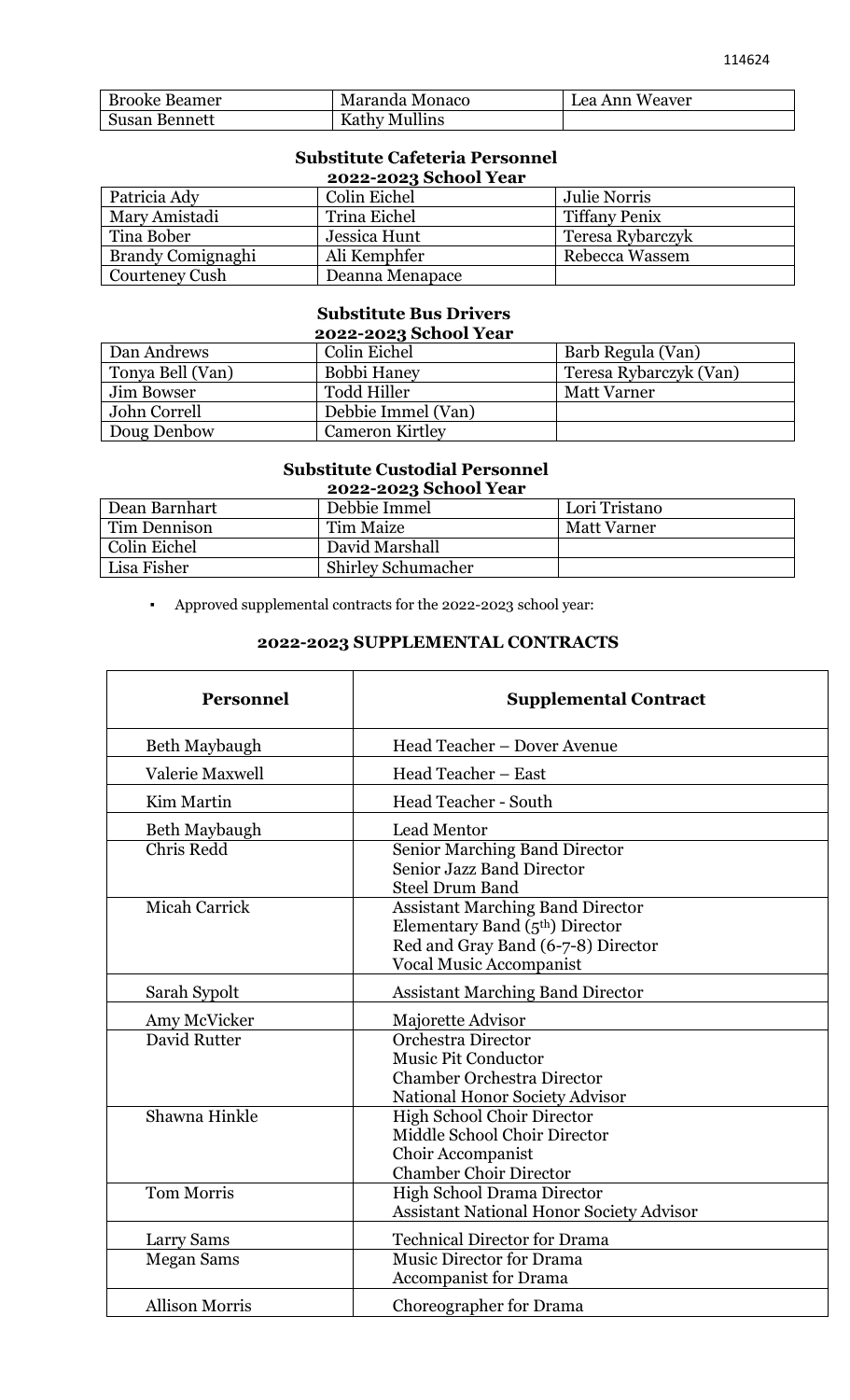| Keri Stratton         | Art Department Chairperson<br>Multi-Cultural Awareness Committee Advisor<br>Senior Class Co-Advisor (Class of 2023) |
|-----------------------|---------------------------------------------------------------------------------------------------------------------|
| <b>Matt Rees</b>      | Business/IT/Home Economics/P.E. Chairperson                                                                         |
| Kelly McFerran        | Foreign Language Chairperson                                                                                        |
| Brian Miller          | High School Math Department Chairperson                                                                             |
| <b>Jason Everhart</b> | High School Science/Health Department Chairperson<br>Science Olympiad Advisor<br><b>Mentor Teacher</b>              |
| Julie Altier          | Social Studies Department Chairperson<br><b>Mentor Teacher</b>                                                      |

| Tasha Lorentz         | Special Education/Gifted Chairperson/OWE/OWA<br>Junior Class Co-Advisor (Class of 2024)            |
|-----------------------|----------------------------------------------------------------------------------------------------|
| Sarah Nottingham      | High School English Department Chairperson                                                         |
|                       | Crimsonian Advisor                                                                                 |
| Amy Willoughby        | Swirl Yearbook Advisor                                                                             |
| Samantha Hanenkrat    | Art Club Advisor                                                                                   |
| Stacie Nign           | Scholar Challenge                                                                                  |
| Portia Bradley        | Junior Class Co-Advisor (Class of 2024)                                                            |
| <b>Tiffany Zobel</b>  | Senior Class Co-Advisor (Class of 2023)                                                            |
| Katlyn Bache          | Student Council Advisor (9-12)                                                                     |
| Heidi Burgstaller     | Assistant Student Council Advisor (9-12)                                                           |
| Chella Wherley        | Concession Manager for Boys' Basketball (1/2 stipend)                                              |
| Julie Burrell         | Concession Manager for Boys' Basketball (1/2 stipend)                                              |
| Melanie Krause        | Middle School Intervention Chairperson                                                             |
| <b>Tammy Kopp</b>     | Middle School Language Arts Chairperson                                                            |
| Matt Petricola        | Middle School Math Department Chairperson                                                          |
| Jeff Margletta        | Middle School Science/Health Department Chairperson<br>Co-Director 8 <sup>th</sup> Grade D.C. Trip |
| <b>Aaron Martell</b>  | Middle School Social Studies Department Chairperson<br><b>Mentor Teacher</b>                       |
| Doug Burtscher        | Co-Director 8 <sup>th</sup> Grade D.C. Trip                                                        |
| <b>Jeremy Evans</b>   | Director 6th Grade Camp<br>Middle School Power of the Pen Advisor                                  |
| Steve Shumaker        | Student Council Advisor (7-8)                                                                      |
| Shana Norman          | Assistant Student Council Advisor (7-8)                                                            |
| <b>Brendan McKee</b>  | Sophomore Class Co-Advisor (Class of 2025)                                                         |
| Corey Zickel          | Sophomore Class Co-Advisor (Class of 2025)                                                         |
| Hannah Milleman       | Freshman Class Co-Advisor (Class of 2026)                                                          |
| Joe Compton           | Freshman Class Co-Advisor (Class of 2026)                                                          |
| Caitlyn Miskimen      | <b>Mentor Teacher</b>                                                                              |
| <b>Christy Hopson</b> | <b>Mentor Teacher</b>                                                                              |
| Val Maxwell           | <b>Mentor Teacher</b>                                                                              |
| Austin Wade           | <b>Mock Trial Advisor</b>                                                                          |
| Michelle Grimm        | Lead Counselor (K-12) Department Head                                                              |
| Ciana Petrullo        | Foreign Language Club (CIA) Advisor (9-12)                                                         |
| Dan Ifft              | Varsity Head Football Coach                                                                        |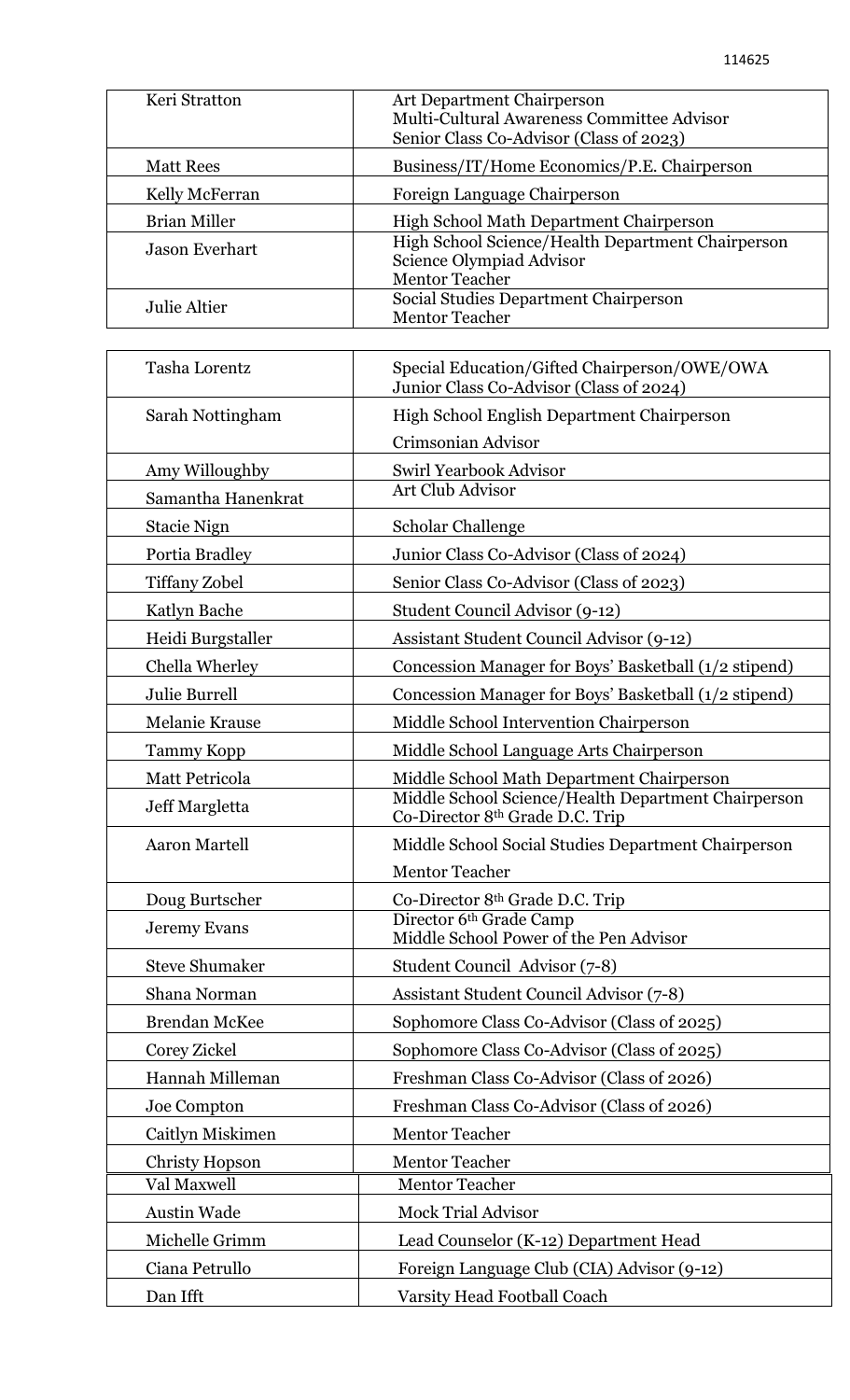| Brendan McKee          | <b>Varsity Head Cross Country Coach</b>       |
|------------------------|-----------------------------------------------|
| <b>Austin Wade</b>     | Varsity Head Boys Soccer Coach                |
| Carl Conrad            | Varsity Head Girls Tennis Coach               |
| <b>Beth Mathews</b>    | Varsity Head Volleyball Coach                 |
| Benj Miller            | Varsity Head Girls Golf Coach (split stipend) |
| <b>Steve Spradling</b> | Varsity Head Girls Golf Coach (split stipend) |
| Jim O'Donnell          | Varsity Head Boys Golf Coach                  |
| <b>Courtney Rees</b>   | Varsity Head Cheerleading Coach               |
|                        | Pep Club                                      |

Accepted the following resignations 2022-2023 school year:

- **Angie Pinion** High School Math Teacher
- **Brenda Wherley** Department Chairperson

**Tana Martin** – Cafeteria Manager at Dover High School

- **Eric Schmacher**  Head Middle School Football Coach
- **John Lorentz**  Assistant Freshman Football Coach
- Approved the following transfers for the 2022-2023 school year: **Amy Ady** – School Secretary at Dover Avenue Elementary **Brenna Swan** – Kindergarten Classroom Assistant at South Elementary **Jessi Garvin** – High School TESOL Teacher/Literacy Coach (9-12) **Colleen Smith** – 1st Grade Teacher **Marlene Schupbach** – High School Cafeteria Manager
- Approved **Teresa Rybarczyk** –as Noontime Assistant at East Elementary for the 2022-2023 school year
- Employed **Gannon Petrullo** as Third Grade Teacher for the 2022-2023 school year
- Employed **Jaelle Lindon** as High School Math Teacher for the 2022-2023 school year Approved the following FMLA leave:
	- **Beau DiGenova** 2 weeks beginning May 23, 2022 through June 3, 2022 **Casey Wilson** – Approximately 4 weeks beginning August 19, 2022 through September 14, 2022
	- **Dawn Ravine** May 11, 2022 through June 6, 2022
- Approved **Max Fragasse** as Substitute Teacher for the 2021-2022 school year

Yeas: Mr. Everett, Mr. Stemple, Mr. Hanner, Mr. Maxwell Mr. Studer (Items  $8.01$  and  $8.03$ )

**42-22** Mr. Maxwell moved and Mr. Hanner seconded the motion to approve the following recommendations:

- Appointed Occupational Medicine Center of Tuscarawas County to conduct Bus and Van Driver physicals, quarterly random drug testing, and post-accident testing from May 1, 2022 through April 30, 2023
- Accepted, with gratitude, the following donations:
	- \$100.00 Tri-State Veneer & Lumber LTD for Prom
	- \$500.00 JCAT PIZZA LLC for Prom
	- \$100.00 H & M Acquisition LLC, dba Adventure Harley-Davidson for Prom \$10,000.00 - The Dover Education Foundation on Behalf of The Wilson Family
	- Memorial for microscopes for the high school science department
- Approved grades 7-12 membership in the Ohio High School Athletic Association for the 2022- 2023 school year
- Approved DHS Band, Choir, and Orchestra Trip to Orlando, Florida April 1-7, 2023

Yeas: Mr. Maxwell, Mr. Hanner, Mr. Everett, Mr. Stemple, Mr. Studer

**Old Business -** Ms. McCrate discussed her recommendations for the 219 West 6th street property. The Board agreed that hiring a realtor to help with the selling or auctioning of the property would be the best way to allow someone the chance to purchase and relocate the building. If there is no interest from the public, then the building will be demolished.

**New Business** – The Board agreed that the Treasurer should bring forth the necessary resolutions in June to put the district expiring levies on the ballot in the next election.

The date for an additional June meeting was set for June 27th at 7 a.m.

 **43-22** At 7:44 p.m., Mr. Stemple moved to go into Executive Session to discuss employment of personnel and pending legal issues. No action to be taken. Mr. Everett seconded the motion.

Yeas: Mr. Stemple, Mr. Everett, Mr. Hanner, Mr. Maxwell, Mr. Studer